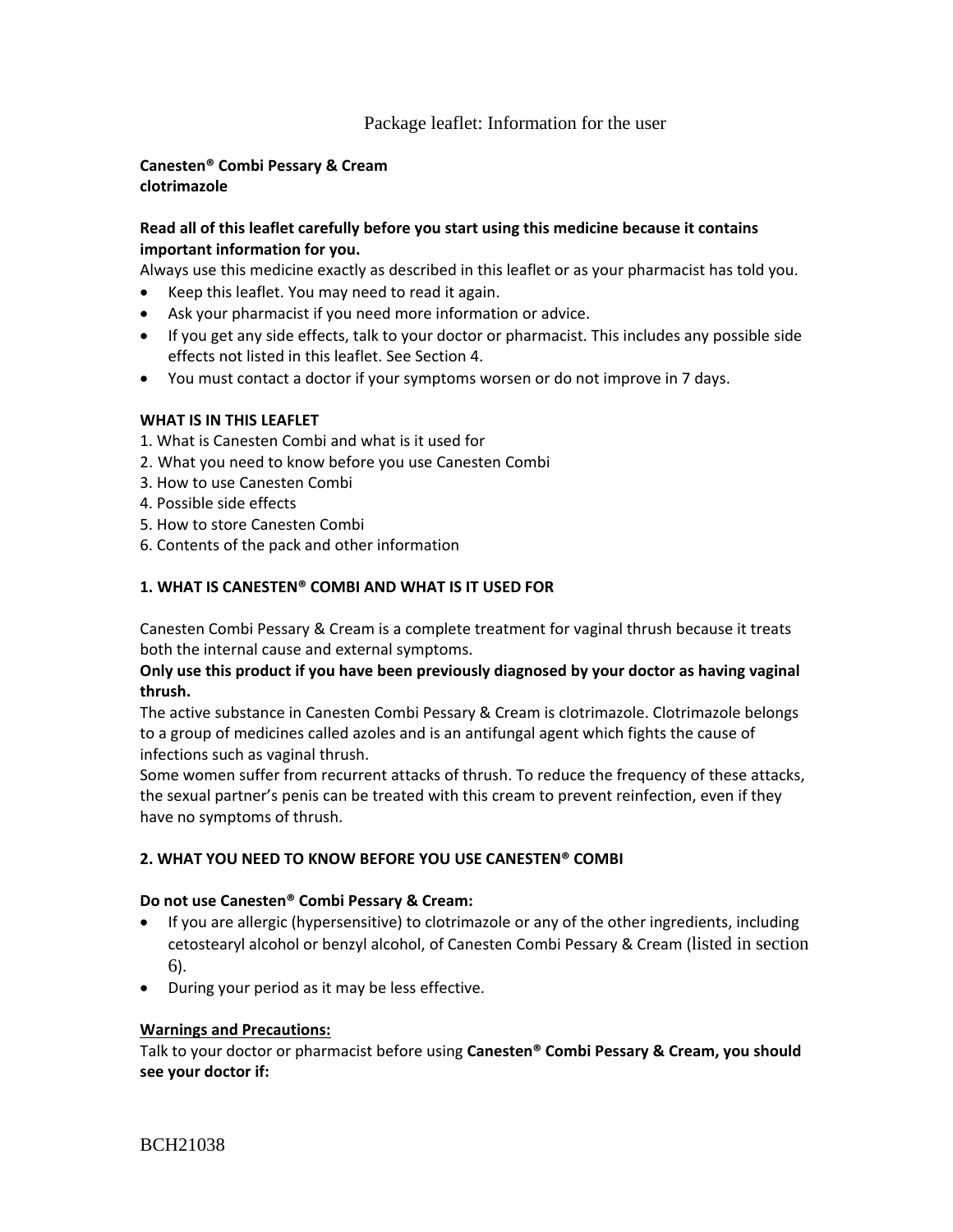- You are unsure whether you have thrush or this is the first time you have had these symptoms.
- You have had more than two infections of thrush in the last six months.
- You or your partner have ever had a sexually transmitted disease.
- You are aged under 12 or over 60.
- You have ever had an allergic reaction to Canesten or any of the other ingredients (listed in section 6)
- You have any of the following symptoms:
	- Irregular vaginal bleeding.
	- Abnormal vaginal bleeding or a blood-stained discharge.
	- Ulcers, blisters or sores of the vagina or vulva.
	- Lower abdominal pain.
	- Back pain.
	- Shoulder pain.
	- Pain or difficulty in passing urine.
	- Fever or chills.
	- Feeling sick or vomiting.
	- Diarrhoea.
	- A foul smelling discharge from the vagina.

This is because Canesten Combi Pessary & Cream may not be the right treatment for you.

## **Other medicines and Canesten® Combi Pessary & Cream:**

Tell your pharmacist if you are using, have recently used or might use any other medicines. If you are taking tacrolimus or sirolimus (immunosuppressant medicine), then you should tell your doctor, because he or she will monitor the levels of this medicine in your blood.

## **Important information about some of the ingredients:**

The cream contains cetostearyl alcohol which may cause local skin irritation (e.g. rash, itching, or redness). This product contains 20mg benzyl alcohol in each gram of cream. Benzyl alcohol may cause allergic reactions. Benzyl alcohol may cause mild local irritation.

## **Special precautions:**

Sexual intercourse should be avoided while using this product. As with other creams and pessaries, this product may reduce the effectiveness of rubber contraceptives, such as condoms or diaphragms. Consequently, you should use alternative precautions for at least five days after using this product. Do not use tampons, spermicides or other vaginal products while using this product.

## **Pregnancy and breastfeeding:**

If you are pregnant or breastfeeding, think you may be pregnant or are planning to have a baby, ask your doctor or pharmacist for advice before using this medicine. Canesten Combi Pessary and Cream can be used in pregnancy and breastfeeding, but only under the supervision of your doctor or midwife. You must follow his/her instructions for use.

Use of the applicator is not advised during pregnancy.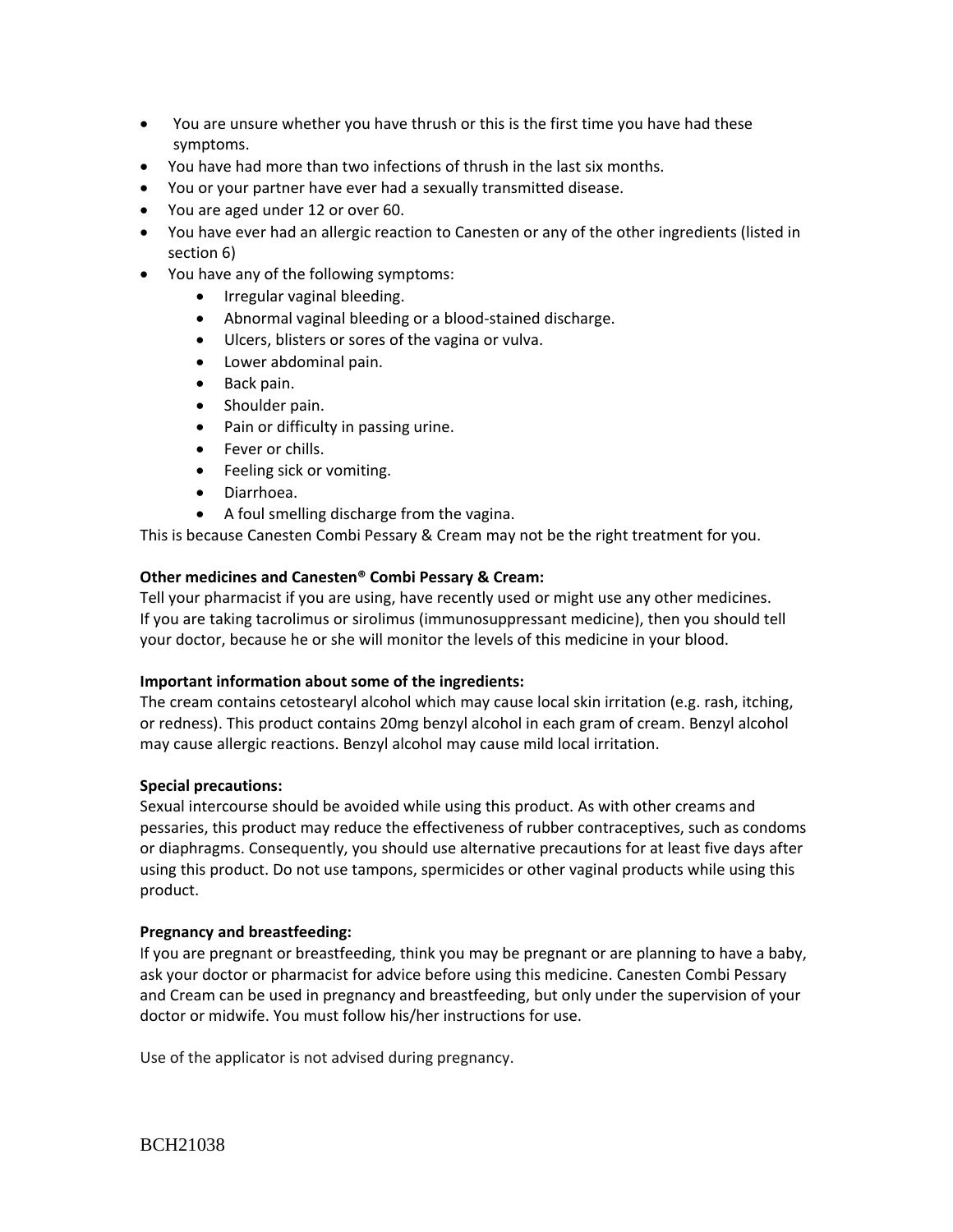## **3. HOW TO USE CANESTEN® COMBI**

Always use this medicine exactly as described in this leaflet or as your pharmacist has told you. Check with your pharmacist if you are not sure.

#### **The Pessary:**

The applicator should be used to insert the pessary as high as possible into the vagina, preferably before going to sleep at night for convenient and comfortable treatment. Wash your hands before handling the applicator and the foil blister pack and again afterwards when you have used the applicator.

1. Remove the applicator from the packaging and pull out the plunger and red lock from the applicator body.



2. Remove the pessary from the foil blister pack and place into the open end of the applicator body with the curved edge of the pessary facing down. Push the plunger and lock into the applicator body until you feel a click.



3. Once you have felt the click, remove the lock from the plunger and carefully insert the applicator as deep as is comfortable into the vagina (this is easiest when lying on your back with your knees bent up) up to the patterned grip zone, without pressing on the plunger.



4. Hold the applicator body at the patterned grip zone and slowly push the plunger all the way until it stops, so that the pessary is deposited into the vagina. Remove the applicator. After use, dispose of the applicator and red lock in a safe place, out of the reach of children. The applicator cannot be flushed down the toilet.

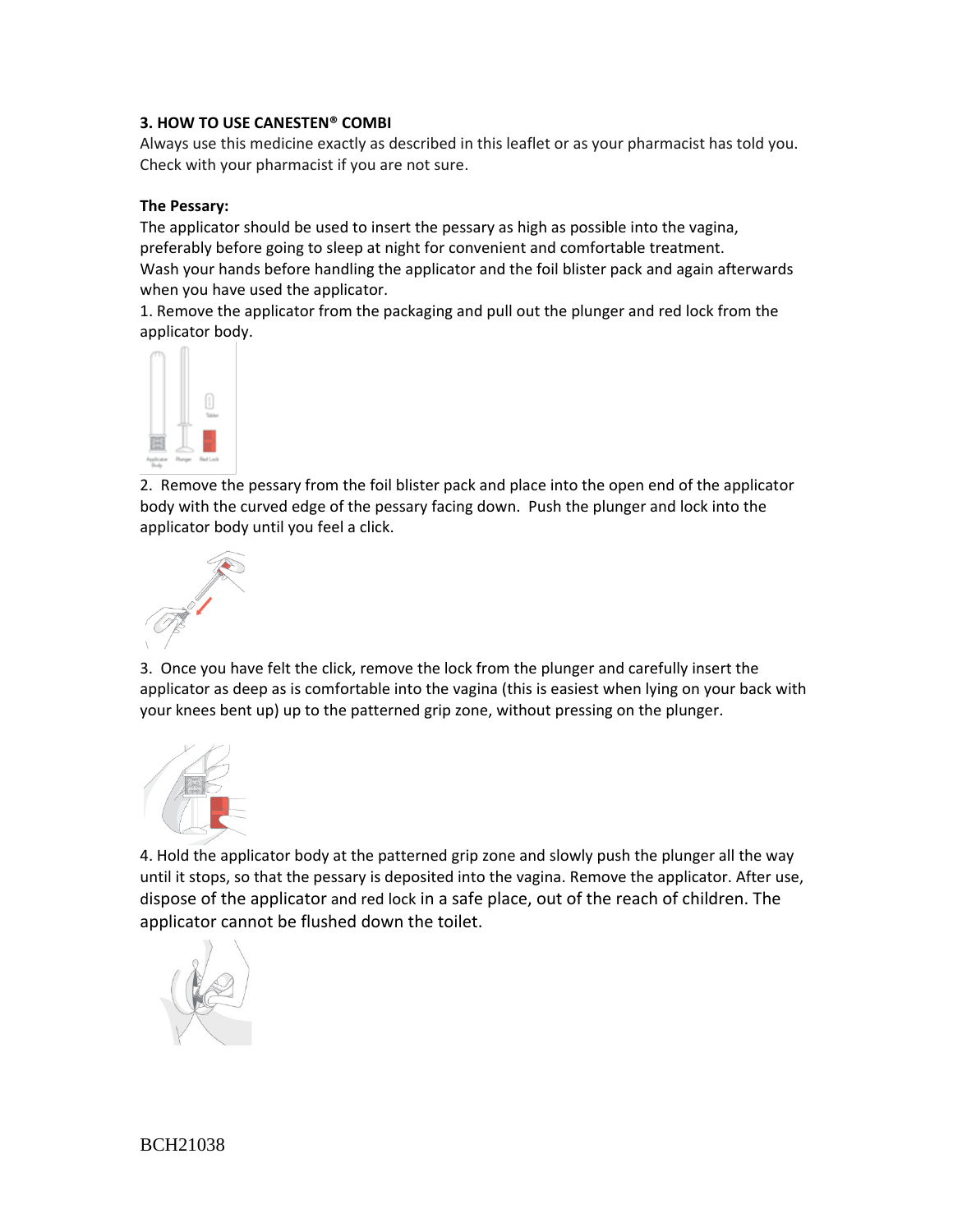Since the pessary dissolves in the vagina, it may be helpful to wear a panty liner because it is quite common to notice a white chalky residue after using the pessary. This does not mean that the treatment has not worked. However, if you notice pieces of undissolved pessary, speak to your doctor or a pharmacist, as the treatment may not have worked properly.

## **The Cream:**

Before use, pierce the tube seal by inverting the cap over the end of the tube and press. **Women:**

To treat the itching and soreness of the vulva (vulvitis), the cream should be thinly and evenly applied to the area around the entrance of the vagina, 2 or 3 times a day and smoothed in gently.

#### **Treating your sexual partner:**

If your sexual partner is treated with this cream, the cream should be applied to the end of the penis 2 or 3 times a day for up to two weeks.

The symptoms of thrush should disappear within three days of treatment. If no improvement is seen after seven days you must tell your doctor. If the infection returns after seven days you may use one further treatment, but if you have more than two infections within two months you should see your doctor.

## **The pessary is for use in the vagina only. The cream is for external use only: Do not put the pessary or cream in your mouth or swallow them.**

If the pessary or cream are swallowed accidentally, tell your doctor straight away or contact the Accident and Emergency Department of your nearest hospital. Avoid contact with the eyes.

## **4. POSSIBLE SIDE EFFECTS**

Like all medicines, Canesten Combi Pessary & Cream can cause side effects, although not everybody gets them. As with all medicines, some people may be allergic to the pessary or cream. If you are allergic, a reaction will occur soon after you have used the medicine. If you experience an allergic reaction or the redness, burning, pain, itching or swelling get worse, stop using this product and tell your doctor straight away or contact the Accident and Emergency Department of your nearest hospital. Signs of an allergic reaction may include:

- Rash.
- Swallowing or breathing problems.
- Swelling of your lips, face, throat or tongue.
- Weakness, feeling dizzy or faint.
- Nausea.
- Low blood pressure.

After you insert the pessary or apply the cream you might experience:

Mild burning or irritation.

Other potential side effects have been reported:

Discomfort of the vagina or vulva, redness, swelling, bleeding, peeling skin in the genital area, itching, rash, vaginal discharge, pain (e.g. abdominal or pelvic area).

## **Reporting of side effects**

BCH21038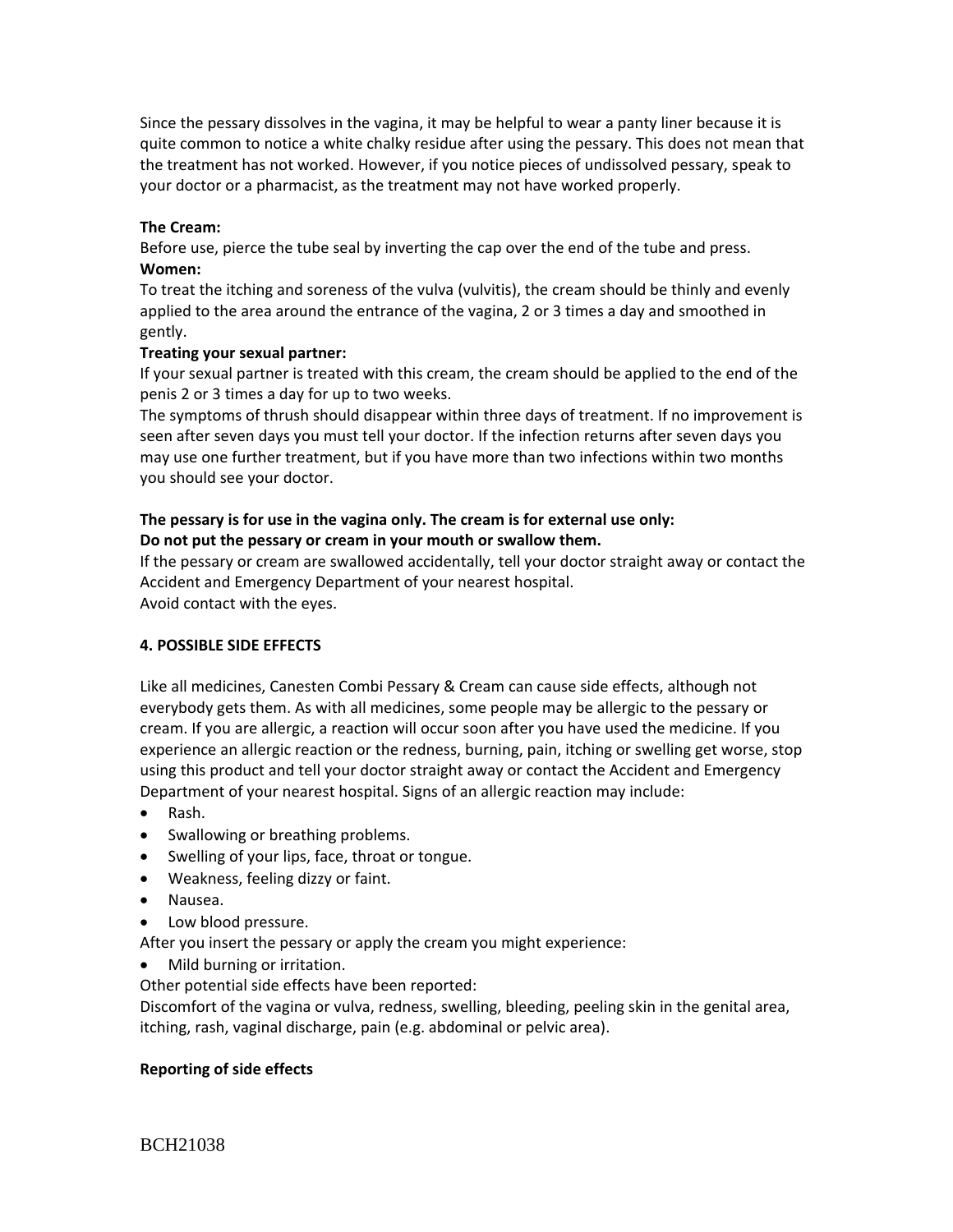If you get any side effects, talk to your doctor, pharmacist or nurse. This includes any possible side effects not listed in this leaflet. You can also report side effects directly via HPRA Pharmacovigilance Website: www.hpra.ie. By reporting side effects you can help provide more information on the safety of this medicine.

## **5. HOW TO STORE CANESTEN® COMBI**

## **Keep this medicine out of the sight and reach of children.**

Do not store above 25°C.

Do not use the pessary or cream after the expiry date which is stated at one end of the carton, on the foil blister strip of the pessary and on the end of the tube of cream. The expiry date refers to the last day of that month.

Do not throw away any medicines via wastewater or household waste. Ask your pharmacist how to dispose of medicines you no longer use. These measures will help to protect the environment.

# **6. CONTENTS OF THE PACK AND OTHER INFORMATION**

## **What Canesten® Combi Pessary & Cream contains:**

**Pessary:**

- The active substance is clotrimazole at a strength of 500mg.
- The other ingredients are lactose monohydrate, microcrystalline cellulose, lactic acid, maize starch, crospovidone, calcium lactate pentahydrate, magnesium stearate, colloidal anhydrous silica and hypromellose.

## **Cream:**

- The active substance is clotrimazole at a strength of  $2\%$  w/w ( $20$ mg/g).
- The other ingredients are benzyl alcohol, polysorbate 60, sorbitan stearate, cetyl palmitate, cetostearyl alcohol, octyldodecanol and purified water.

See Section 2 'Important information about some of the ingredients' for benzyl alcohol and cetostearyl alcohol advice.

## **What Canesten® Combi Pessary & Cream looks like and contents of the pack:**

Canesten Combi Pessary & Cream contains a full course of treatment, which consists of a single white pessary held inside a foil blister pack, one applicator for insertion of the pessary into the vagina and one 10g tube of white external cream.

## **Marketing Authorisation Holder:**

Bayer Ltd, The Atrium, Blackthorn Road, Dublin 18. **Manufacturer:** GP Grenzach Produktions GmbH, Germany.

## *Remember: If you have any doubts about using Canesten® Combi Pessary & Cream correctly, seek the advice of your doctor or pharmacist.*

BCH21038